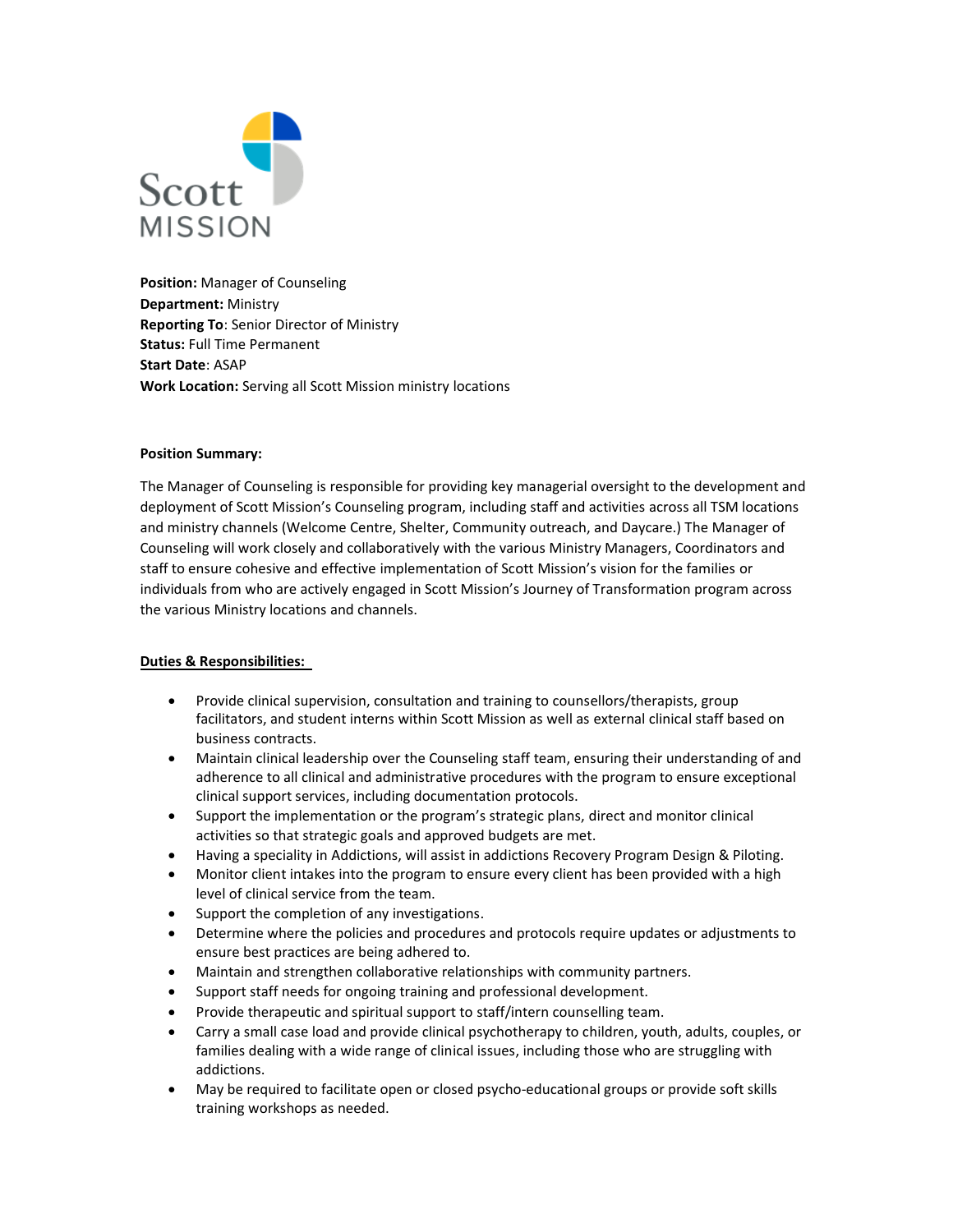- Maintain a high level of clinical competence, participate in professional/program development, clinical training opportunities and staff training, and remain current in the knowledge of and adhere to agency policies and procedures as well as relevant legislation.
- Provide clinical consultation support to the case management team and other ministry teams where needed.
- Support Managers of various Ministry Channels (Shelter, Welcome Centre, Daycare) in the spiritual care and development of TSM clients and staff
- Collaborate with Transformative Ministry staff (Case Management, Spiritual Formation, Life Skills, Recovery, etc.) to ensure the cohesive implementation of TSM's transformational vision and activities.
- Identify gaps and opportunities to increase excellence and transformational outcomes.

## **Required Experience and Education:**

- Master's degree in Social Work or Counselling is preferred
- Membership in good standing with the appropriate regulatory body (CRPO, OCSWSSW) and ability to provide clinical supervision to qualifying/registered members of the appropriate regulatory body.
- Minimum of 5 years' experience in a relevant clinical supervisor and/or management position in health or social services.
- Demonstrated knowledge of the integration of therapeutic models with the Christian faith and Christian spiritual disciplines, and spiritual assessment.
- A committed follower of Jesus with a vibrant and growing faith.
- Member of a Christian church, a demonstrated commitment to the Mission, Vision, Core Values of TSM, and agreement with the Statement of Faith of TSM.
- Participation in TSM Christian Faith Based Ministry programs: Devotionals, prayer support for both staff and clients.
- Demonstrated knowledge of clinical assessment/formulation; developmental trauma and trauma-informed care; attachment theory; family systems theory; evidence-based/evidenceinformed therapeutic modalities including CBT, DBT, SFT, Narrative Therapy, EFT, and motivational interviewing.
- Clinical training and experience (demonstrated understanding of relevant issues) working with marginalized individuals who come from diverse backgrounds, socio-economic status, cultures, and their family systems.
- Significant knowledge and experience working with a range of clients presenting with substance use and concurrent disorders.
- Understanding of social determinants of health and awareness of systemic barriers to service, such as poverty and homelessness.
- Strong planning, program development, and organization skills
- Interpersonal skills, tact and diplomacy and the ability to work with a variety of styles and manage conflict productively.
- Excellent communication skills both verbally and writing.
- Superior conflict resolution and problem-solving skills, including the ability to deal with crisis.
- Visionary, self starter, transformational, solutions-focused.
- Dependable, personable, a team player.
- Must be a member in good standing of a regulatory college whose members may practice psychotherapy. \*

A combination of education and experience that demonstrates the ability to perform the responsibilities of this position may be considered in lieu of stated education and experience requirements.